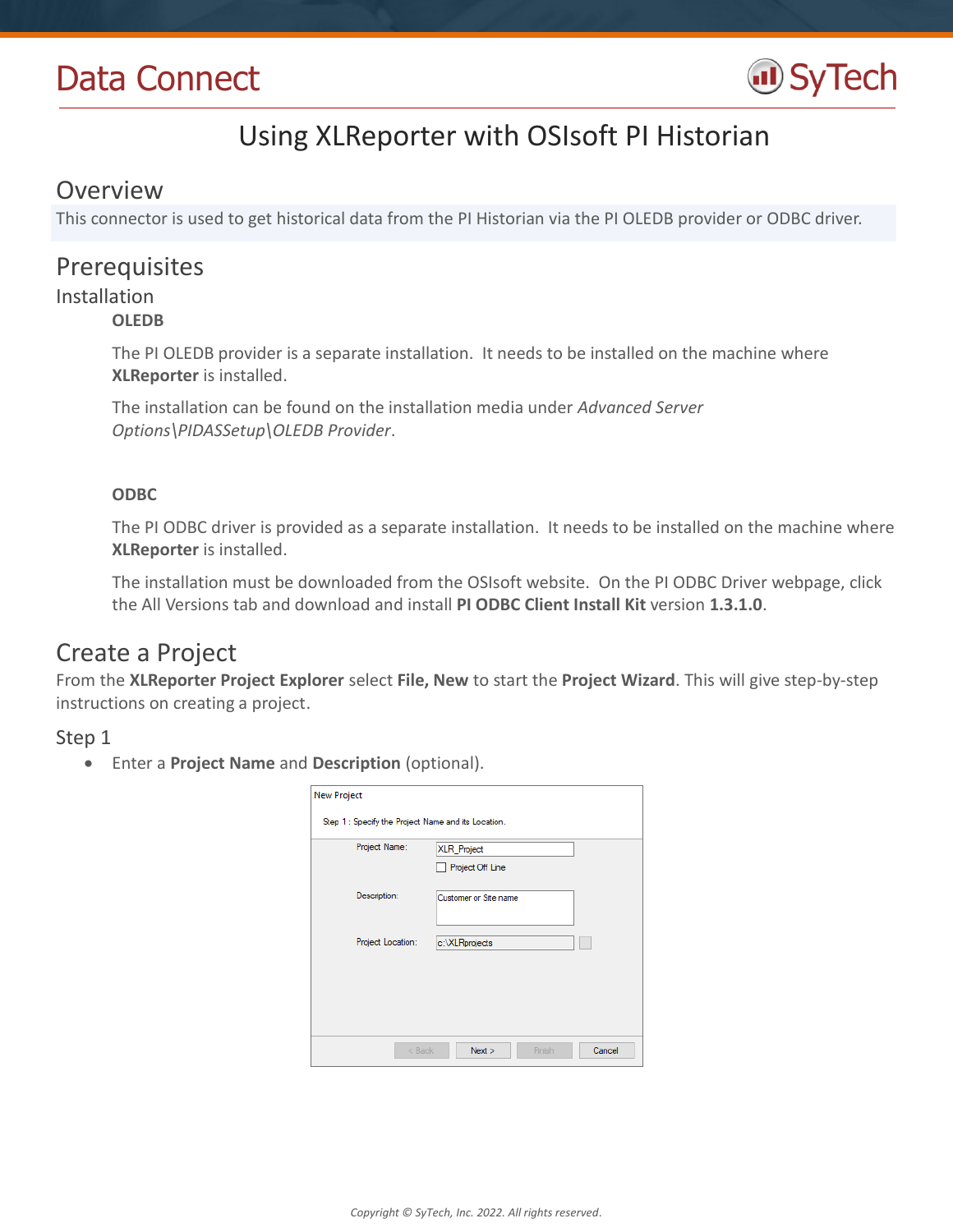## Step 2

Configure the data connector, click **Add.**

|                               | <b>New Project</b>                                               |          |             |  |  |  |
|-------------------------------|------------------------------------------------------------------|----------|-------------|--|--|--|
|                               | Step 2 : Configure the Connectors (data sources) of the Project. |          |             |  |  |  |
| Add Modify X Delete & Catalog |                                                                  |          |             |  |  |  |
|                               | Name                                                             | Provider | Description |  |  |  |
| ⊯                             |                                                                  |          |             |  |  |  |

Select **OSIsoft, PI Historian.**

| PI Historian          |                              | $\mathbf x$ |
|-----------------------|------------------------------|-------------|
| <b>Connector Name</b> | PI_Historian_1               |             |
| Description           | <b>RA-1</b>                  |             |
| <b>Primary Server</b> |                              |             |
| Name                  | <b>RA-1</b><br>$\mathcal{L}$ |             |
| User                  |                              |             |
| Secondary Server      |                              |             |
| Name                  | $\mathcal{L}$                |             |
| User                  |                              |             |
|                       | Settings                     |             |
|                       | OK<br>Cancel                 |             |

#### **Primary Server**

This defines the connection to the PI OLE-DB or PI ODBC server for the historian. Click the browse button (…) to define.

#### **OLEDB**

| <b>PIOLEDB</b><br>PI OLE-DB<br>Connection name<br><b>RA-1</b><br>Server name<br>PI ODBC<br>Log on to the server<br><b>Jose Windows Authentication</b><br>◯ Use PI Server Authentication<br><b>User Name</b><br>Password<br><b>Test Connection</b> |  |
|---------------------------------------------------------------------------------------------------------------------------------------------------------------------------------------------------------------------------------------------------|--|
|                                                                                                                                                                                                                                                   |  |
|                                                                                                                                                                                                                                                   |  |
|                                                                                                                                                                                                                                                   |  |
|                                                                                                                                                                                                                                                   |  |
|                                                                                                                                                                                                                                                   |  |
|                                                                                                                                                                                                                                                   |  |
|                                                                                                                                                                                                                                                   |  |
|                                                                                                                                                                                                                                                   |  |
|                                                                                                                                                                                                                                                   |  |
|                                                                                                                                                                                                                                                   |  |
|                                                                                                                                                                                                                                                   |  |
|                                                                                                                                                                                                                                                   |  |
|                                                                                                                                                                                                                                                   |  |

For the PI OLEDB provider set the **Server name** to the name of the machine where the historian is installed and running.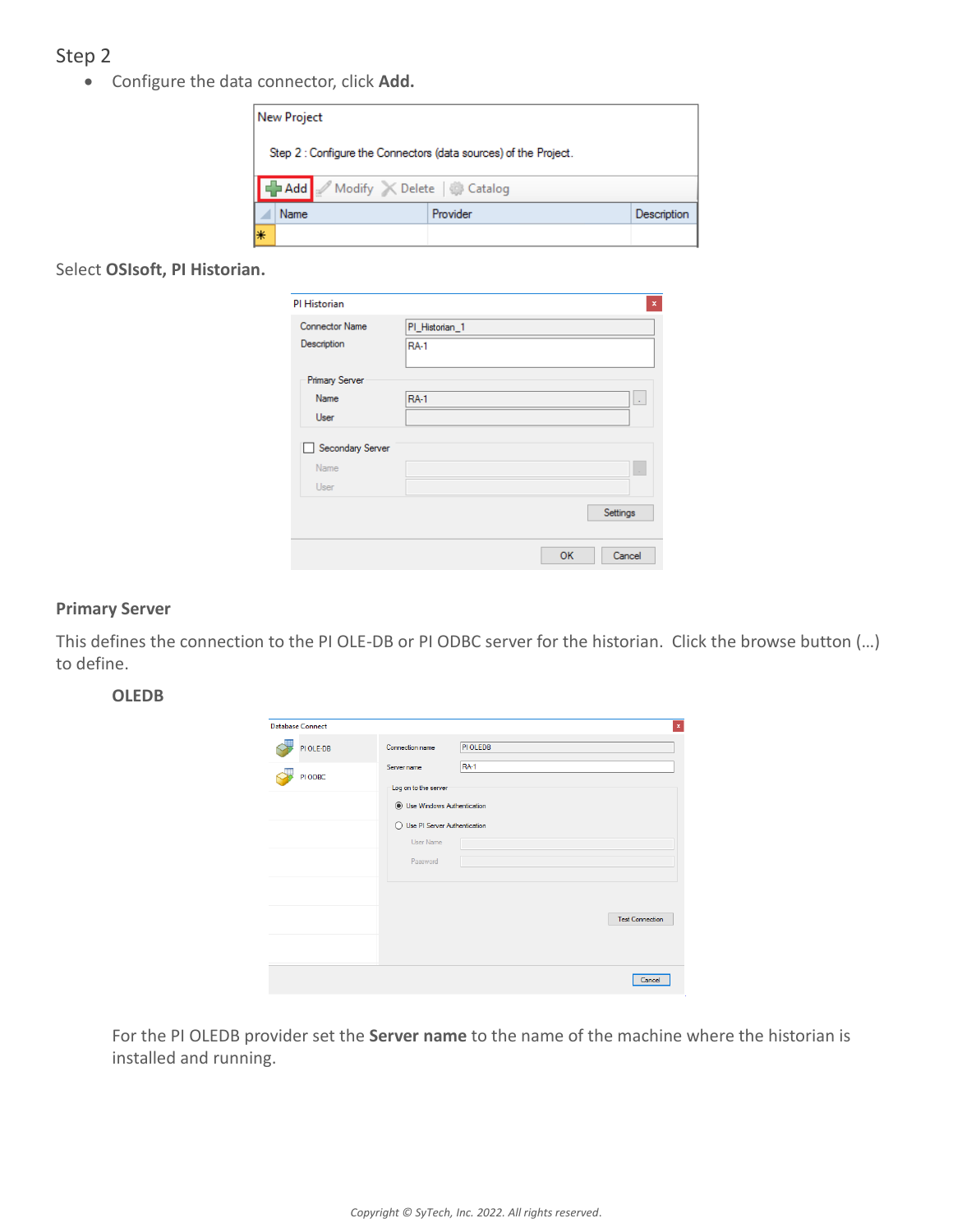To **Log on to the server** you can use the current windows user or specify a user configured in the Historian as part of the PI System Management Tools.

### **ODBC**

For the PI ODBC driver, set **PI Data Source Name** to a Data Source Name (DSN) configured on the system. The DSN can either be set up for **All Users** (System DSN) or the **Current User** (User DSN). If you have not already configured a DSN to the PI server, click **New** to create one. Note, for **All Users** you must have Administrator credentials.

When configuring the PI ODBC Data Source, under the **PI Server** settings, set **Name** to the name of the machine where the PI server is installed and running. If **Perform explicit login using PI username and password** is checked, back in the Connector dialog you will have to **Use PI Server Authentication** and specify a **User Name** and **Password** set up in the PI System Management Tools.

If you are retrieving integer values from the historian, set **Interval Values as** to *VALUE*, otherwise you get the *STATUS* (i.e., quality) returned rather than the value for each integer tag.

Under **Aggregate Timestamp**, be sure to select **Start of Interval** as **XLReporter** timestamps all historical data with the start of the interval.

### **Secondary Server**

These settings define the (optional) secondary Historian to connect to if a connection to the Primary Server fails.

### **Settings**

The **Settings** button opens the **Settings** dialog that defines characteristics of the database that are used to retrieve data.

| Settings<br>×                                        |
|------------------------------------------------------|
| $\div$<br>60<br>Client Wait Time (sec)               |
| Table/Column Delimiter<br>End $ $<br>Start           |
| Date/Time Delimiter<br>End<br>Þ<br><b>Start</b><br>ь |
| Date/Time Storage                                    |
| Local Date and Time                                  |
| Date format is YYYY-MM-DD                            |
| OK<br>Cancel                                         |

Typically, these settings are defaulted correctly based on the **Primary Server**. If not, then these settings will need to be updated. See the **Database Connectors** document for more information on each setting.